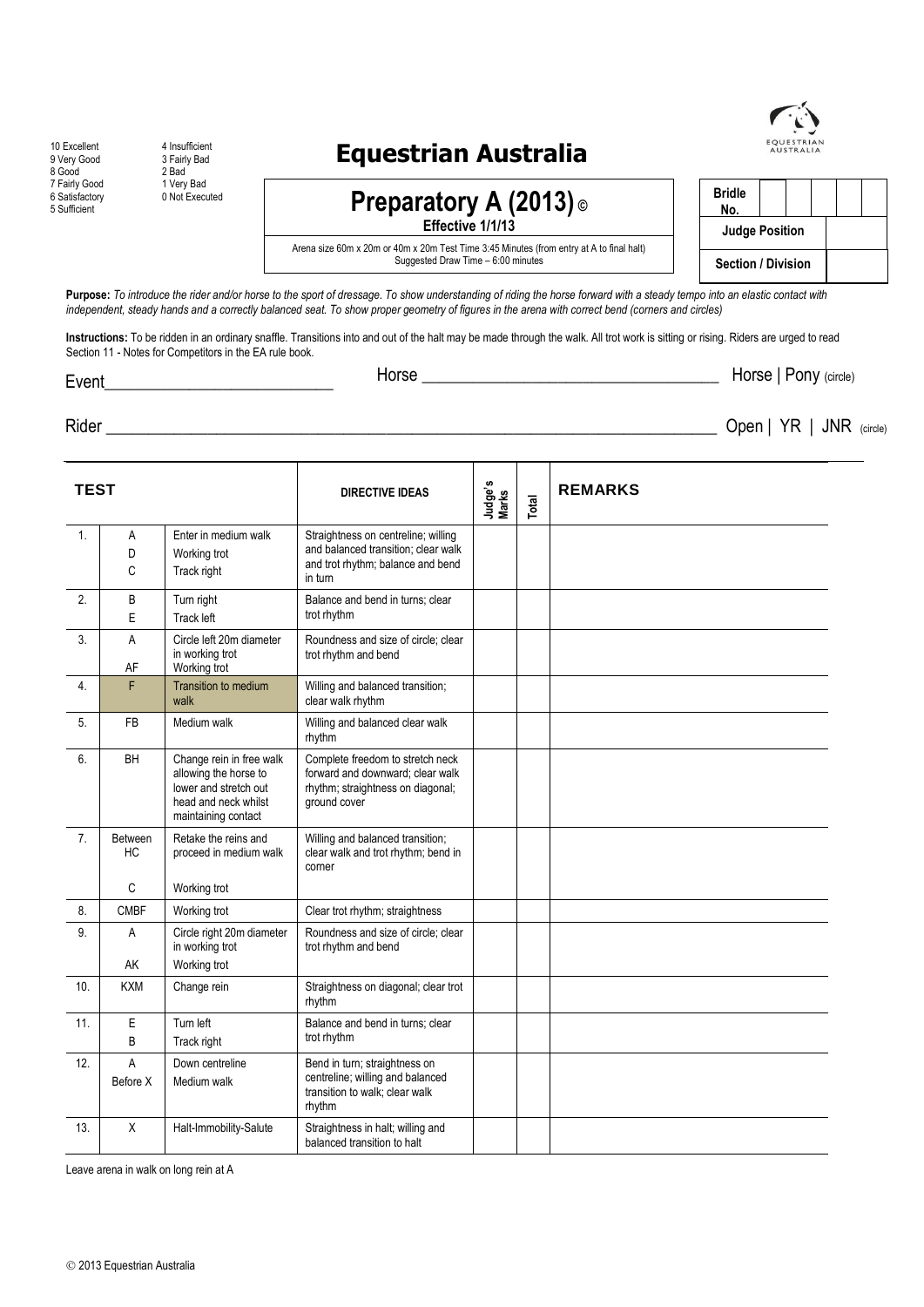## **Preparatory A**

#### **COLLECTIVE MARKS**

| Paces (freedom and regularity)                                                                                       |                    |                                |                              |                           |       |                |                       |
|----------------------------------------------------------------------------------------------------------------------|--------------------|--------------------------------|------------------------------|---------------------------|-------|----------------|-----------------------|
| Impulsion (desire to move forward, elasticity of the steps relaxation of the<br>back and engagement of the quarters) |                    |                                |                              |                           |       |                |                       |
| Submission (attention and confidence; harmony, lightness and ease of<br>the movements; acceptance of the bridle)     |                    |                                |                              |                           |       | 2              |                       |
| Rider's position and seat, correctness and effect of the aids                                                        |                    |                                |                              |                           |       | $\overline{2}$ |                       |
|                                                                                                                      | <b>TOTAL MARKS</b> | 190                            |                              |                           | Date: |                |                       |
| Penalties - Minus 2<br>Reason:                                                                                       |                    |                                | <b>Minus Total Penalties</b> |                           |       |                |                       |
| Course Errors<br>(Cumulative)                                                                                        | 1st<br>$-2$        | 2 <sub>nd</sub><br>$-4 (= -6)$ | 3rd<br>Elimination           | <b>Minus Total Errors</b> |       |                | Judge's Name (Print): |
| <b>FINAL MARK</b>                                                                                                    |                    |                                |                              |                           |       |                |                       |
| <b>PERCENTAGE</b>                                                                                                    |                    |                                |                              |                           |       |                | Judge's Signature:    |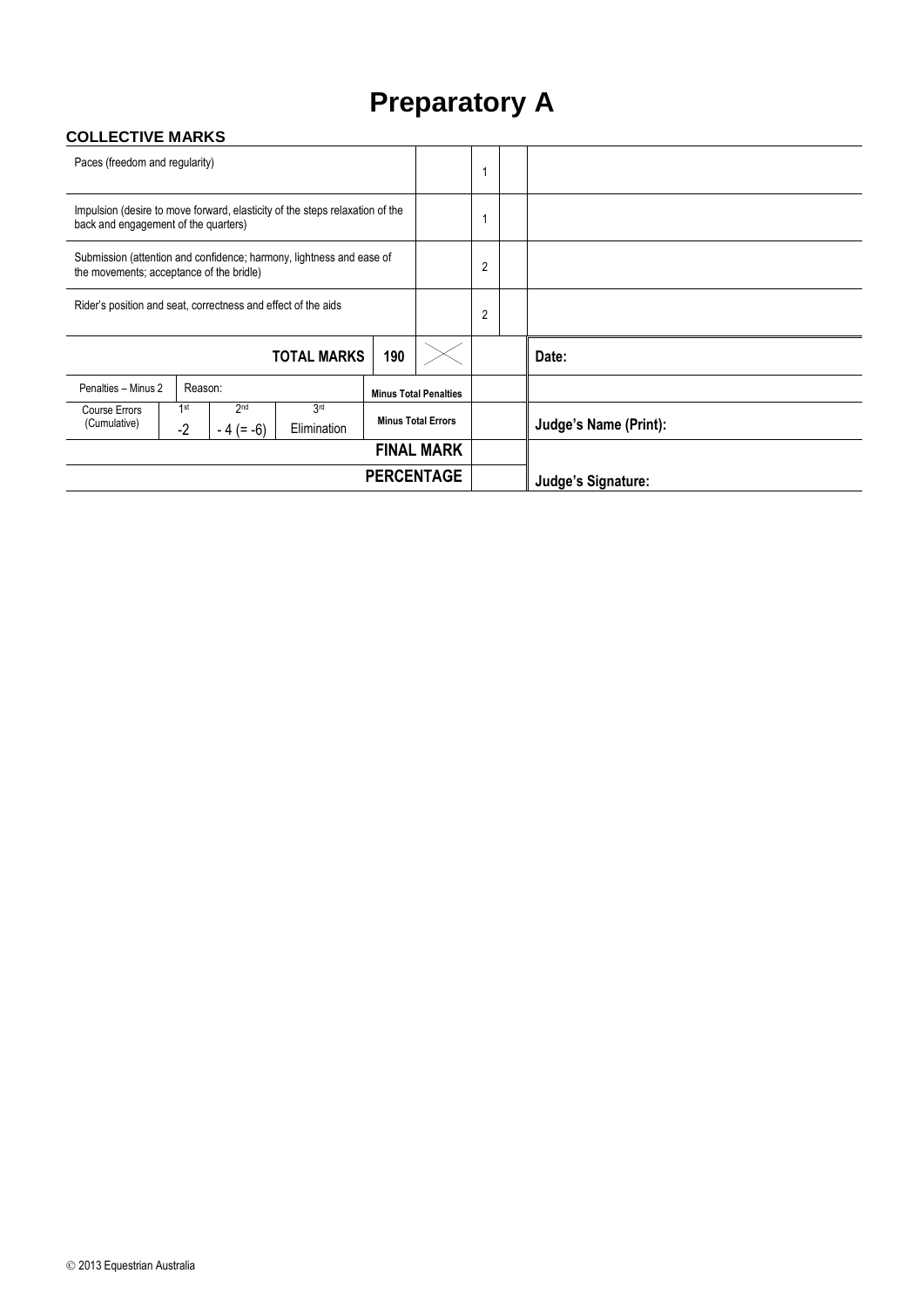# **Preliminary 1A ©**

**Effective 1/2/19**



Arena size 60m x 20m or 40m x 20m Av Test Time 5 mins or 4 mins (from entry at A to final halt) Suggested Draw Time – 8:00 minutes 60x20 or 7 minutes 40x20

| Event: 22 16yrs & Under | <b>Rider:</b>          |  |  |  |  |
|-------------------------|------------------------|--|--|--|--|
| Horse:                  | Date:                  |  |  |  |  |
| Judge Name:             | <b>JUDGE POSITION:</b> |  |  |  |  |

*Purpose: To confirm that the horse demonstrates correct basics, is supple and moves freely forward in a clear rhythm with a steady tempo, accepting contact with the bit Introduces: Working trot, working canter, medium walk, free walk, 20m circles in trot and canter Instructions: To be ridden in a snaffle.* All trot sitting or rising unless stated otherwise. Halts may be through the walk

**TEST DIRECTIVE IDEAS** Judges Marks  $(10)$ Coefficient Total **REMARKS** 1 A X Enter in working trot Halt, Salute Proceed in working trot Regularity and quality of trot; willing calm transitions; straightness, attentiveness; immobility (min 3 secs)  $\mathfrak{2}$ C E EA Track left Circle left 20m Working trot Regularity and quality of trot; shape Regularity and quality of trot; shape<br>and size of circle; bend; balance 3 A Circle left 20m, developing left lead canter in first quarter of circle Willing, calm transition; regularity and quality of paces; shape and size of circle; bend; balance 4. AFB Working canter Regularity and quality of canter; bend and balance in corner; straightness 5 Between B & M Working trot Willing, calm transition; regularity and quality of paces; straightness; bend and balance in corner 2 6 CE Medium walk Willing, calm transition; regularity and quality of walk, bend and balance in corner 2 7 EF FA Change rein in free walk on a long rein Medium walk Regularity and quality of walks; reach and ground cover of free walk allowing complete freedom to stretch the neck forward and downward into a light contact; straightness; clear, balanced transitions 2 8 AE Working trot Willing, calm transition; regularity and quality of trot; bend and balance in corner; straightness 9 E EC Circle right 20m Working trot Regularity and quality of trot; shape Regularity and quality of trot; snape<br>and size of circle; bend; balance 10  $\mathcal{C}$ Circle right 20m, developing right lead canter in first quarter of circle Willing, calm transition; regularity and quality of paces; shape and size of circle; bend; balance 11 CMB Working canter Regularity and quality of canter; bend and balance in corner; straightness 12 Between B&F FA Working trot Working trot Willing, calm transition; regularity and quality of trot; straightness; bend and balance in corner 2 13 A X Down centreline Halt, Salute Bend and balance in turn, regularity and quality of trot, willing, calm transition; straightness, attentiveness; immobility (min 3 secs)

Leave arena in walk on a long rein at A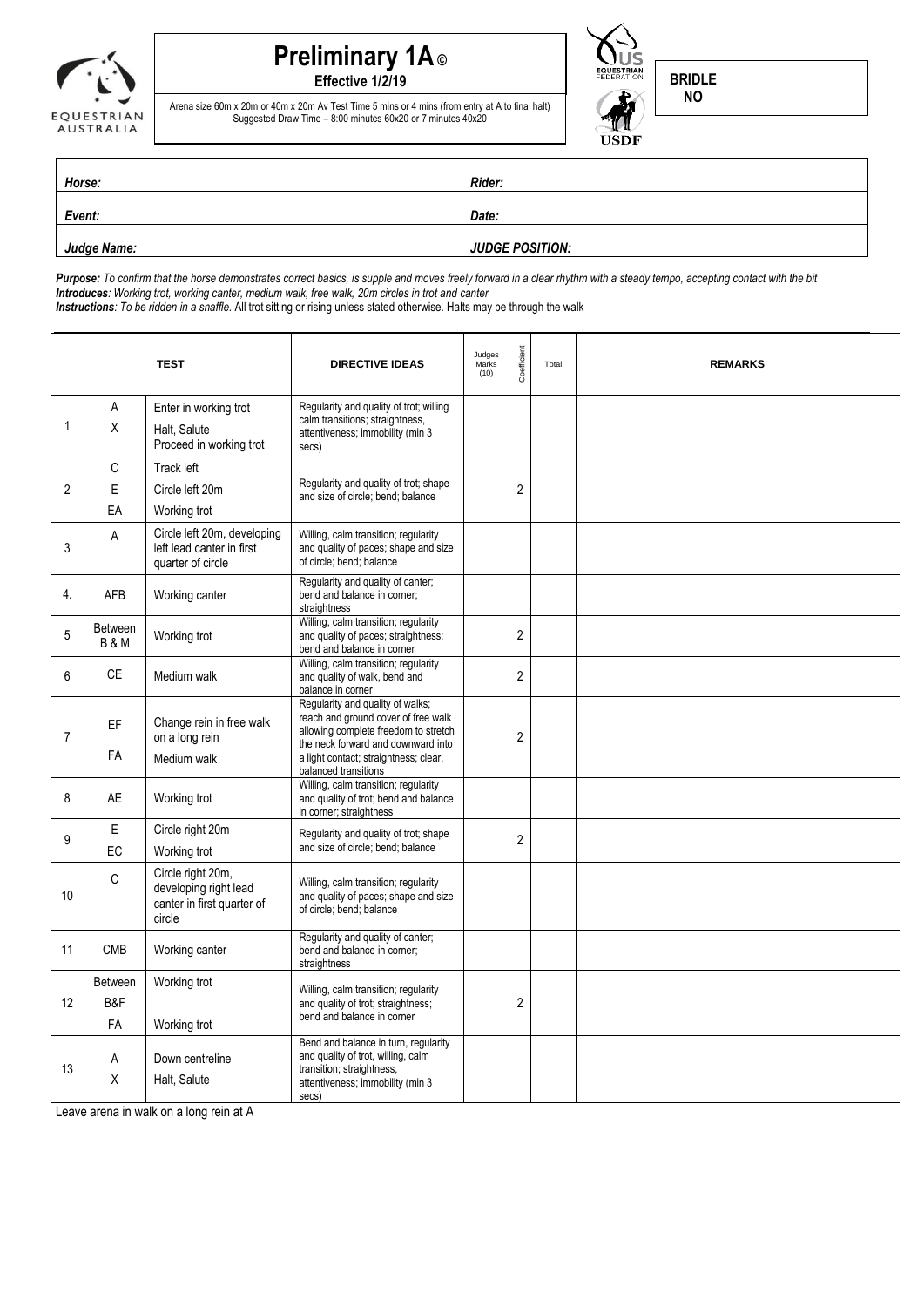# **Preliminary 1A ©**

#### **COLLECTIVE MARKS**

| Paces (freedom and regularity)                                                                                                                                    |  |             |                   |                    |                              |  |                |                                      |
|-------------------------------------------------------------------------------------------------------------------------------------------------------------------|--|-------------|-------------------|--------------------|------------------------------|--|----------------|--------------------------------------|
| Impulsion (desire to move forward, elasticity of the steps, suppleness of the back<br>and engagement of the hindquarters)                                         |  |             |                   |                    |                              |  |                |                                      |
| Submission (willing cooperation, harmony, attention and confidence; acceptance<br>of bit and aids, straightness, lightness of the forehand and ease of movements) |  |             |                   |                    |                              |  | $\overline{2}$ |                                      |
| Rider's position and seat; correctness and effective use of the aids (Clarity,<br>subtlety, independence, accuracy of test)                                       |  |             |                   |                    |                              |  | $\overline{2}$ |                                      |
| <b>TOTAL MARKS</b>                                                                                                                                                |  |             |                   |                    |                              |  |                |                                      |
| <b>Penalties - Minus 2</b>                                                                                                                                        |  | Reason:     |                   |                    | <b>Minus Total Penalties</b> |  |                |                                      |
| <b>Course Errors</b><br>(Cumulative)                                                                                                                              |  | 1st<br>$-2$ | 2nd<br>$-4 (= 6)$ | 3rd<br>Elimination | <b>Minus Total Faults</b>    |  |                |                                      |
| <b>FINAL MARK</b>                                                                                                                                                 |  |             |                   |                    |                              |  |                |                                      |
| <b>PERCENTAGE</b>                                                                                                                                                 |  |             |                   |                    |                              |  |                | Judge Signature: ___________________ |